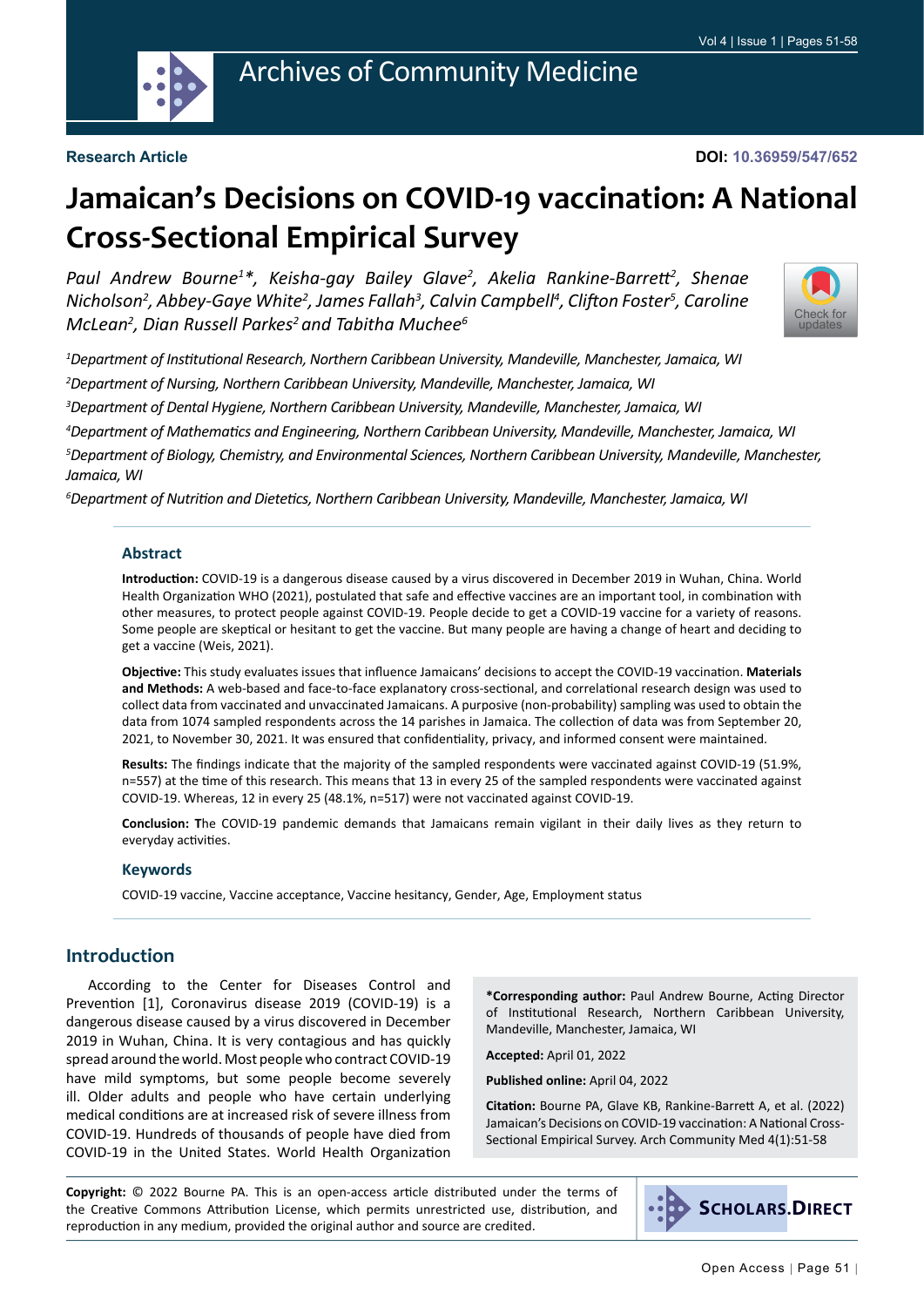(WHO, 2021) [2], postulated the best way to prevent and slow down transmission is to be well informed about the disease, get vaccinated and follow local guidance. Safe and effective vaccines are an important tool, in combination with other measures to protect people against COVID-19, save lives and reduce wide scale social disruption.

Through the COVAX Global Vaccine Facility and other mechanisms, WHO and partners are working with governments to facilitate equitable access to and distribution of an initial allocation of vaccine as quickly as possible". "Managing Jamaica's COVID-19 vaccine rollout digitally" (2021) [3] shared that with a population of under 3 million, Jamaica has registered over 51,000 cases and suffered 1,163 COVID-related deaths to date (as of July 22nd, 2021). With the pandemic having a devastating effect on the well-being of Jamaican children, UNICEF Jamaica was quick to adjust its programming and supported the Ministry of Health and Wellness (MOHW) efforts to combat the spread of the virus. In March 2021, one year after identifying its first COVID-19 case, Jamaica became the first Caribbean country to receive a shipment of COVAX-procured vaccines. World Health Organization WHO (2021) posits millions of people have safely received COVID-19 vaccines. All of the approved COVID-19 vaccines have been carefully tested and continue to be monitored. Like all vaccines, COVID-19 vaccines go through a rigorous, multi-stage testing process, including large clinical trials that involve tens of thousands of people. These trials are specifically designed to identify any safety concerns.

"Understanding Viral Vector COVID-19 Vaccines" (2021) [4], defines mRNA vaccines as a new type of vaccine to protect against infectious diseases. They teach our cells how to make a protein that triggers an immune response which produces antibodies that protect us from getting infected. Whereas the viral vector vaccines provide protection without ever having to risk the serious consequences of getting sick with COVID-19. Nikolovski, et al (2021) [5], reported that individual perceptions about vaccines and about COVID-19 can strongly influence the decision to vaccinate against COVID-19 and are likely more associated with vaccine behaviors than demographics alone. Furthermore, Weis (2021) [6], noted that people decide to get a COVID-19 vaccine for a variety of reasons: To protect their families, to protect their health, and to help society return to normal. Some people are skeptical or hesitant to get the vaccine, but many are having a change of heart and deciding to get vaccinated.

The widespread of COVID-19, has driven many to accept COVID-19 vaccine. Global vaccine development efforts have been accelerated in response to the devastating COVID-19 pandemic. Vaccination forms a critical pillar in the road to recovery from the COVID-19 pandemic. Widespread acceptance of COVID-19 vaccines is crucial for achieving sufficient immunization coverage to end the global pandemic.

According to the Ministry of Health and Wellness (MOH, 2021), there have been no deaths due to vaccinations against COVID-19 in Jamaica, in the six months that the island has been administering doses. Earlier, eleven (11) persons have died after being vaccinated. However, nine (9) of those cases were found to be due to other causes, making their vaccination coincidental. The other two deaths have been classified as indeterminate temporal, which means that while they occurred after the persons were vaccinated. there is no established link to their vaccination. Up to 1:00 pm on October 1, 2021, the island had administered 787,602 doses of vaccines. Of that number, 507,832 were first doses, 250,579 were second doses and 29,191 were single doses. The Ministry continues to encourage Jamaicans to get vaccinated to prevent serious illness, hospitalization, and/or death associated with COVID-19.

This study will improve awareness of the importance of COVID-19 vaccination among Jamaicans as it seeks to answer these research questions. 1. What are the factors that influence the decision of Jamaicans to accept the COVID-19 vaccination? 2. How have the factors influenced Jamaicans to accept the COVID-19 vaccination?

Those with insufficient awareness regarding vaccination need to be targeted to maintain and improve vaccination coverage. The results obtained from this study can be a helpful source of information for other researchers who wish to gain further knowledge on this topic.

## **Theoretical framework**

The Health Belief Model by Rosenstock, et al. was developed in the 1950s and postulated that an individual's willingness to change a health behaviour is primarily due to their health perceptions [7, 8]. In fact, an individual's belief about health and health conditions or illnesses plays an important role in determining health-related behaviours. Health experts often look for ways that such a Health Belief Model can impact the actions people take, including the behaviours that have an impact on both individual and public health [8]. Today, the Health Belief Model is one of the most widely applied theories of health behaviour; therefore, this model can be applied to the context of the COVID-19 vaccination [9]. Al- Metwali, et al. (2021) [10] concluded that this theoretical framework is useful in exploring the variables that have the potential to influence an individual's acceptance to receive the COVID-19 vaccine.

Additionally, Urich (2017) [7] suggested that the model has been used to develop effective interventions to change health-related behaviours by targeting various aspects of the model's key constructs. Interventions based on the Health Belief Model aim to promote health education and health promotion to improve the general health and well-being of many individuals during the COVID-19 pandemic. According to LaMorte (2019) [11], the Health Belief Model posits that six major constructs predict health behaviour, which includes: perceived susceptibility (individual's subjective perception of the risk of acquiring an illness), perceived severity ( an individual's feelings on the seriousness of contracting a disease or illness), perceived benefits (an individual's perception on the effectiveness following an action), perceived barriers (obstacles that may influence an individual's action), cues to action (the stimulus needed to trigger the decision making process to accept a recommended health action) and self-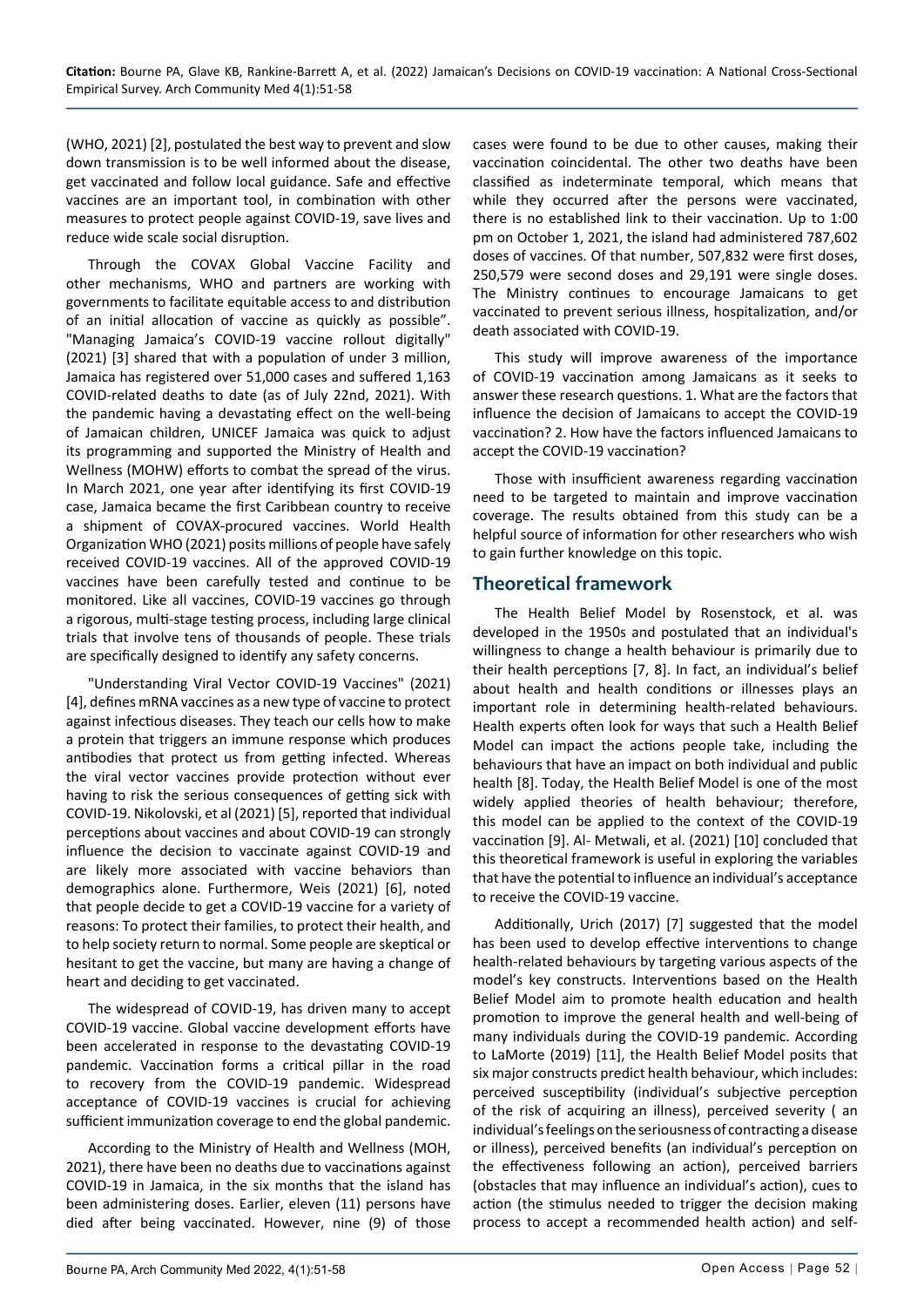efficacy (refers to the level of one's confidence in the ability to successfully perform a behaviour).

**[Figure 1](#page-2-0):** Health Belief Model domains and variables that have the potential to influence individual's acceptance of receiving the COVID-19 vaccine (Al- Metwali et. al, 2021.) [10].

The health belief model was selected for this research study due to its ability to address and determine the factors influencing Jamaica's decision to accept the COVID-19 vaccination.

### **Literature review**

The COVID-19 outbreak has become a potential threat to global public health. Indeed, this pandemic highlights the

need for effective therapeutics for SARS-CoV-2 infections that can improve patients' clinical conditions [12]. With that said, vaccination is one of the effective strategies to control the pandemic, but its acceptance should be high enough to achieve herd immunity in the community. Widespread acceptance of COVID-19 vaccines is crucial for achieving sufficient immunization coverage to end the global pandemic [13].

The World Health Organization identifies vaccine hesitancy as one of the 10 threats to global health in 2019. It is defined as the "delay in acceptance or refusal of vaccination despite availability of vaccination services'' by the Strategic Advisory Group of Experts on immunization and involves a complex interaction of time, place, context, and vaccine specific factors [14]. Vaccines have been a key strategy for improving health

<span id="page-2-0"></span>

Bourne PA, Arch Community Med 2022, 4(1):51-58 **Community Med 2022, 4(1):51-58** Community Med 2022, 4(1):51-58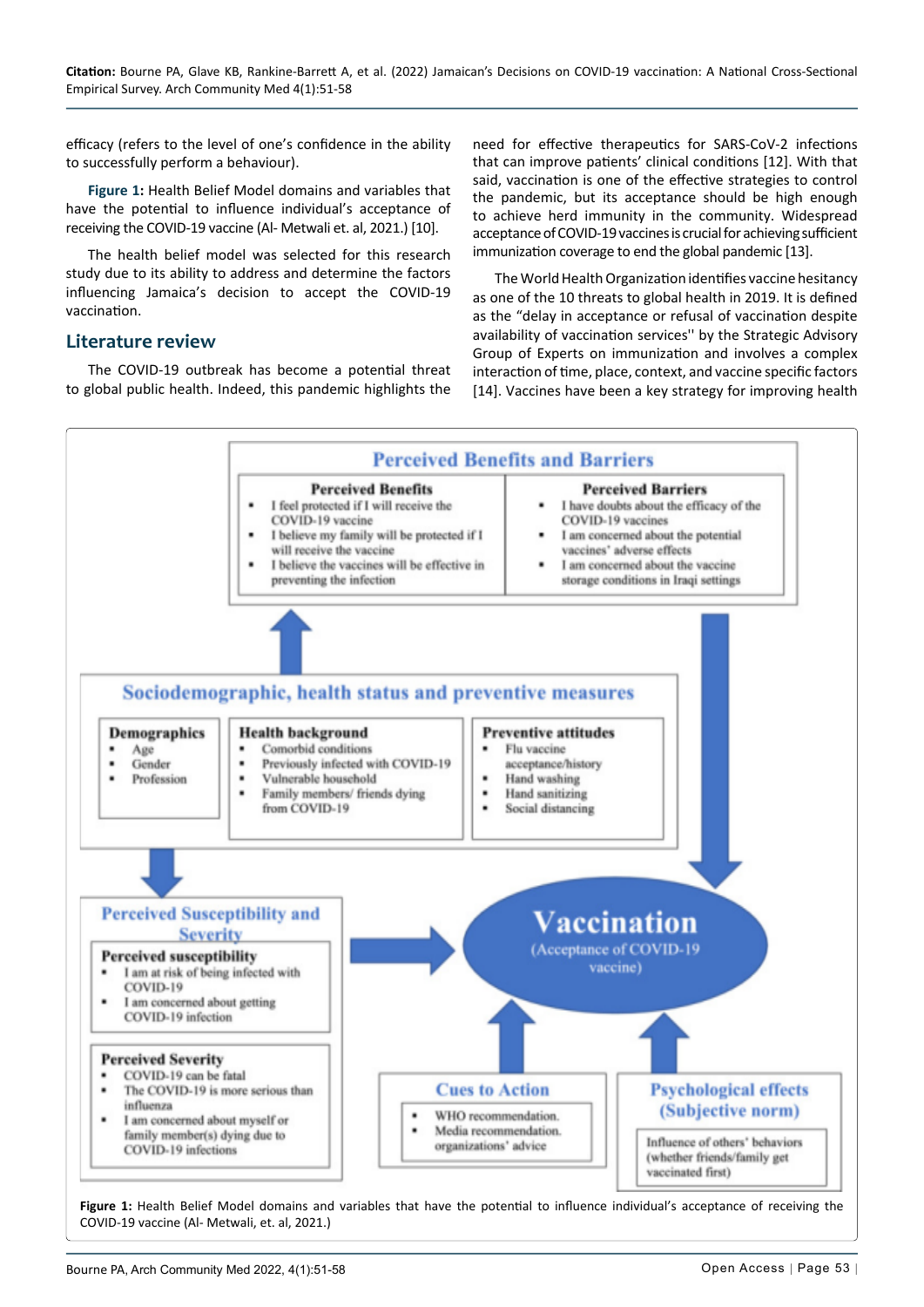outcomes and life expectancy by controlling and preventing infectious diseases, such as smallpox, polio, and plague. Due to the increase rate in morbidity and mortality associated with COVID-19, the development of a safe and effective COVID-19 vaccine is a crucial step to halt the pandemic. As of December 23, 2020, there were 61 COVID-19 vaccine candidates awaiting clinical evaluation and 172 candidate vaccines in preclinical evaluation [15]. However, misinformation and conspiracy theories surrounding COVID-19 vaccines can highly influence vaccine uptake once available.

Several countries have been experiencing a decrease in vaccine coverage due to safety concerns, the effectiveness of vaccines, misinformation, religious beliefs, and level of income [16]. It is found that among the active social media users within the Caribbean, most people are willing to take the COVID-19 vaccine. It is believed that vaccine hesitancy is a serious issue within the Caribbean as knowledge about COVID-19 vaccine was associated with the decision in accepting the vaccine [17]. According to CARPHA, and the Johns Hopkins Centre for Communication Programs 72% of Jamaicans and 59% of persons living in Trinidad and Tobago would not accept a COVID-19 vaccine, if it were made available to them. Although there is some data regarding vaccine hesitancy from a few countries in the Caribbean Community, each country has different socio-economic, political, and cultural circumstances which may lead to different factors affecting vaccination uptake and coverage. Many fear the possible side effects of the vaccine, others do not have enough information on the vaccine and some do not trust the manufacturers. The question of one's vaccination status is becoming increasingly relevant. With the majority of people returning to work after months of working from home, there are a growing number of jobs and sectors which are now requiring people to be fully vaccinated against COVID-19 [18].

The Jamaica Gleaner titled "COVID Jab Fear - Resistance from Frontline Staff could Hurt Vaccine Campaign" [19], reported doubt was common among a variety of workers at The University Hospital of the West Indies (UHWI) and the Kingston Public Hospital (KPH) (Cross, 2020). It further states that healthcare workers have expressed their concern of vaccine side effects and needed more information about the COVID-19 vaccine.

Cross (2020) postulated that Front-line staff may complicate what could be a nightmare for the Government as doctors, nurses, porters, guards, and others in the hospital and health center network interact with patients and present the greatest threat as transmitters or victims of viral outbreak [20]. Ellyatt (2021) [18] also posit that as vaccination drives roll out, the remaining sections of society which include mainly young adults who are not yet vaccinated and decided to stay unvaccinated could find it very difficult to return to work, or find employment in some businesses and companies. Many employers are now reviewing their COVID-19 vaccination guidelines as the corona pandemic continues. Some employees are being fired while others are being placed on unpaid leave. Other employers are requesting unvaccinated workers to submit a weekly test and take other safety precautions [21]. Reports have also emerged that some workers in the local tourism sector in Jamaica have been threatened that they will lose their jobs if they do not take the COVID-19 vaccine. The employer is required to provide a safe system or place of work for its employees due to the fact that the COVID-19 infection gives rise to a disease that is deleterious to the health and could even lead to death [22, 23].

To prevent such, employers have implemented reasonable measures to minimize harm by asking employees to protect themselves by getting vaccinated [17]. Imega Breese McNab, Executive Director of the Private Sector Organization of Jamaica (PSOJ), explained that the Private Sector Vaccine Initiative (PSVI) is a multi-stakeholder response, and an agent of the Ministry of Health and Wellness, which facilitates the vaccination of the productive sector in Jamaica. She disclosed that the initiative has facilitated more than 14,000 vaccinations of employees and their dependents since July 2021. She also expressed that getting the vaccines will help to preserve lives during the pandemic [24]. In addition, WHO (2021) attests that COVID-19 vaccines provide strong protection against serious illness, hospitalization, and death. There is also some evidence that being vaccinated will make it less likely that you will pass the virus on to others, which means your decision to get the vaccine also protects those around you.

## **Methods and Materials**

A web-based and face-to-face explanatory cross-sectional, and correlational research design was used to collect data from vaccinated and unvaccinated Jamaicans, in order to determine the research goal of this study. According to the Statistical Institute of Jamaica (STATIN, 2021), Jamaica's population by 2019 was 2,732,537 at a 95% confidence interval with a 3% margin of error with an actual sample size of 1074 randomly selected respondents. A purposive (non-probability) sampling was used to obtain the data from 1074 sampled respondents across the 14 parishes in Jamaica (Kingston, St. Andrew, St. Thomas, Portland, St. Mary, St. Ann, Trelawny, St. James, Hanover, Westmoreland, St. Elizabeth, Manchester, Clarendon, and St. Catherine). This research takes a quantitative methodology in the form of a survey collected through a questionnaire consisting of 21 questions carefully structured to garner data necessary to fulfil the objective of this research. Likewise, a standardized survey was distributed via various social media platforms including WhatsApp, Facebook, Instagram, Snapchat and through means of reaching out through the phone.

The researcher's ensured information that was retrieved was strictly confidential, privacy maintained, and informed consent was maintained from each respondent. The quantitative data wereanalyzed by using the statistical quantitative software (SPSS), version 25, where descriptive statistics such as frequency tables, chi-square test, degree of freedom, two-tailed test, and p-value were utilized to convey the findings in the research. The collection of data was from September 20, 2021, to November 30, 2021. The method of the research serves to obtain information to achieve the following research questions: 1) What are the factors that influence the decision of Jamaicans to accept the COVID-19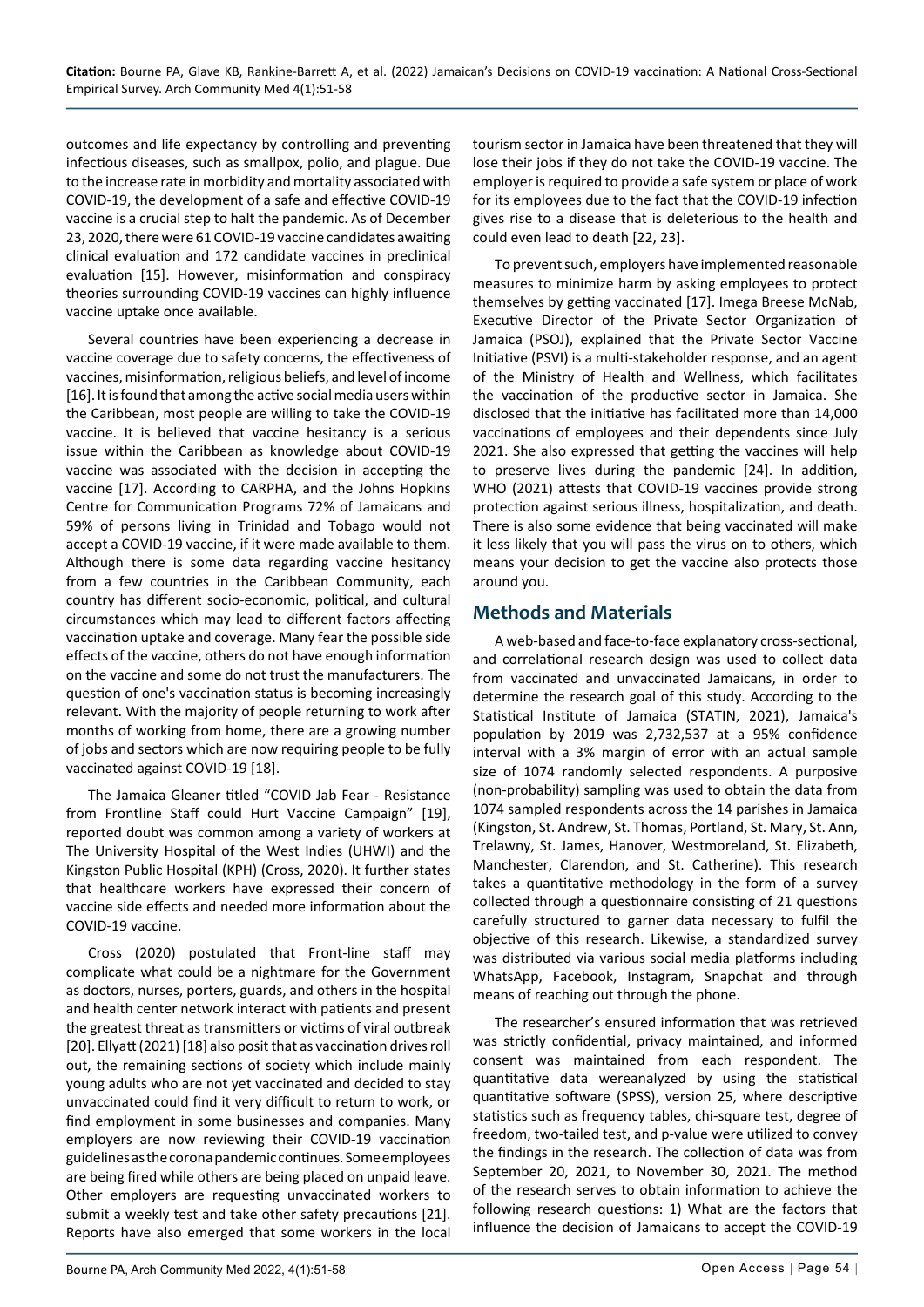vaccination? 2) How have the factors influenced Jamaicans to accept the COVID-19 vaccination?

A correlational design was used for this study to test the relationship between two or more variables, and measures of association to verify the existence and strength of any apparent relationships between variables [25]. This approach allowed for cross-sectional data collection from a large group of people of different socio-demographic backgrounds. Creswell (2014) [26] purported that these designs have been detailed into more complex correlations between variables found in methods of structural equation modeling, hierarchical linear modeling, and logistic regression. As such, testing the hypotheses, Gender, age, and career or profession are likely the most common associated factors that influence the acceptance of COVID-19 vaccination among Jamaicans and Gender, age and career or profession are likely the least common associated factors that influence the acceptance of COVID-19 vaccination among Jamaicans.

#### **Findings**

[Table 1](#page-4-0) presents the demographic characteristics of the sampled respondents (n=1074). Of the sampled respondents, the majority were female (75.6%, n=812), within the age range of 18-27 years (50.8%, n=546) and employed (47.1%, n=505).

The respondents were asked, 'Are you vaccinated against COVID-19?' Their responses are depicted in [Figure 2](#page-4-1). The majority of the sampled respondents were vaccinated against COVID-19 (51.9%, n=557) at the research time. This means that 13 in every 25 of the sampled respondents were vaccinated against COVID-19, were as 12 in every 25 of the sampled respondents were unvaccinated.

 $H_1$ : Gender, age, and career or profession are likely the most common associated factors that influence the acceptance of COVID-19 vaccination among Jamaicans.

 $H_2$ : Gender, age, and career or profession are likely the least common associated factors that influence the acceptance of COVID-19 vaccination among Jamaicans.

<span id="page-4-1"></span>

<span id="page-4-0"></span>**Table 1:** Demographic characteristics of the sampled respondents, n=1074.

| Details                  | % (n)      |
|--------------------------|------------|
| Gender                   |            |
| Male                     | 24.4 (262) |
| Female                   | 75.6 (812) |
| Age cohort               |            |
| 18 - 27 years            | 50.8 (546) |
| $28 - 37$ years          | 20.6 (221) |
| $38 - 47$ years          | 14.4 (155) |
| 48 - 57 years            | 8.1(87)    |
| $58 - 67$ years          | 4.4(47)    |
| 68 and over              | 1.7(18)    |
| <b>Employment status</b> |            |
| Employed                 | 47.1 (505) |
| Unemployed               | 39.4 (423) |
| Self-employed            | 13.5 (145) |
|                          |            |

[Table 2 s](#page-5-0)hows that majority of employed respondents were vaccinated against COVID-19, which accounts for 57.6%. While 50.3% of self-employed respondents were also vaccinated against COVID-19, compared to 49.7% of the respondents not vaccinated. However, 54.4% of the unemployed respondents were hesitant to accept the COVID-19 vaccine. [Table 2 p](#page-5-0)resents a cross-tabulation between one's COVID-19 vaccination status and employment status. Based on the cross-tabulation, there is a statistical association between the aforementioned variable  $(\chi^2 =$ 13.437, *P* = 0.001 < 0.05).

[Table 3](#page-5-1) presents a cross-tabulation between one's COVID-19 vaccination status and career or profession. Based on the cross-tabulation, there is no statistical association between the two aforementioned variables  $(\chi^2(2) = 14.319)$ , *P* = 0.001 > 0.05). Simply put, irrespective of one's career or profession, his/her COVID-19 vaccination status is the same.

[Table 4](#page-5-2) presents a cross-tabulation between one's COVID-19 vaccination status and being at great risk. Based on the cross-tabulation, there is no statistical association between the two aforementioned variables  $(\chi^2(2) = 3.412, P)$ = 0.065 > 0.05). Simply put, irrespective of one being at great risk, his/her COVID-19 vaccination status is the same.

[Table 5 p](#page-5-3)resents a cross-tabulation between one's COVID-19 vaccination status and willingly accepting the COVID-19 vaccine. Based on the cross-tabulation, there is no statistical association between the two aforementioned variables (χ2(2) = 666.546, P = 0.001 > 0.05). Simply put, irrespective of one's willingness to accept the COVID-19 vaccine, his/her COVID-19 vaccination status is the same.

[Table 6 p](#page-5-4)resents a cross-tabulation between one's COVID-19 vaccination status and believing the COVID-19 vaccine is necessary. Based on the cross-tabulation, there is no statistical association between the two aforementioned variables (χ2(2) = 382.968, P = 0.001 > 0.05). Simply put, irrespective of one's belief that the COVID-19 vaccine is necessary, his/her COVID-19 vaccination status is the same.

[Table 7 p](#page-5-5)resents a cross-tabulation between one's COVID-19 vaccination status and believing the COVID-19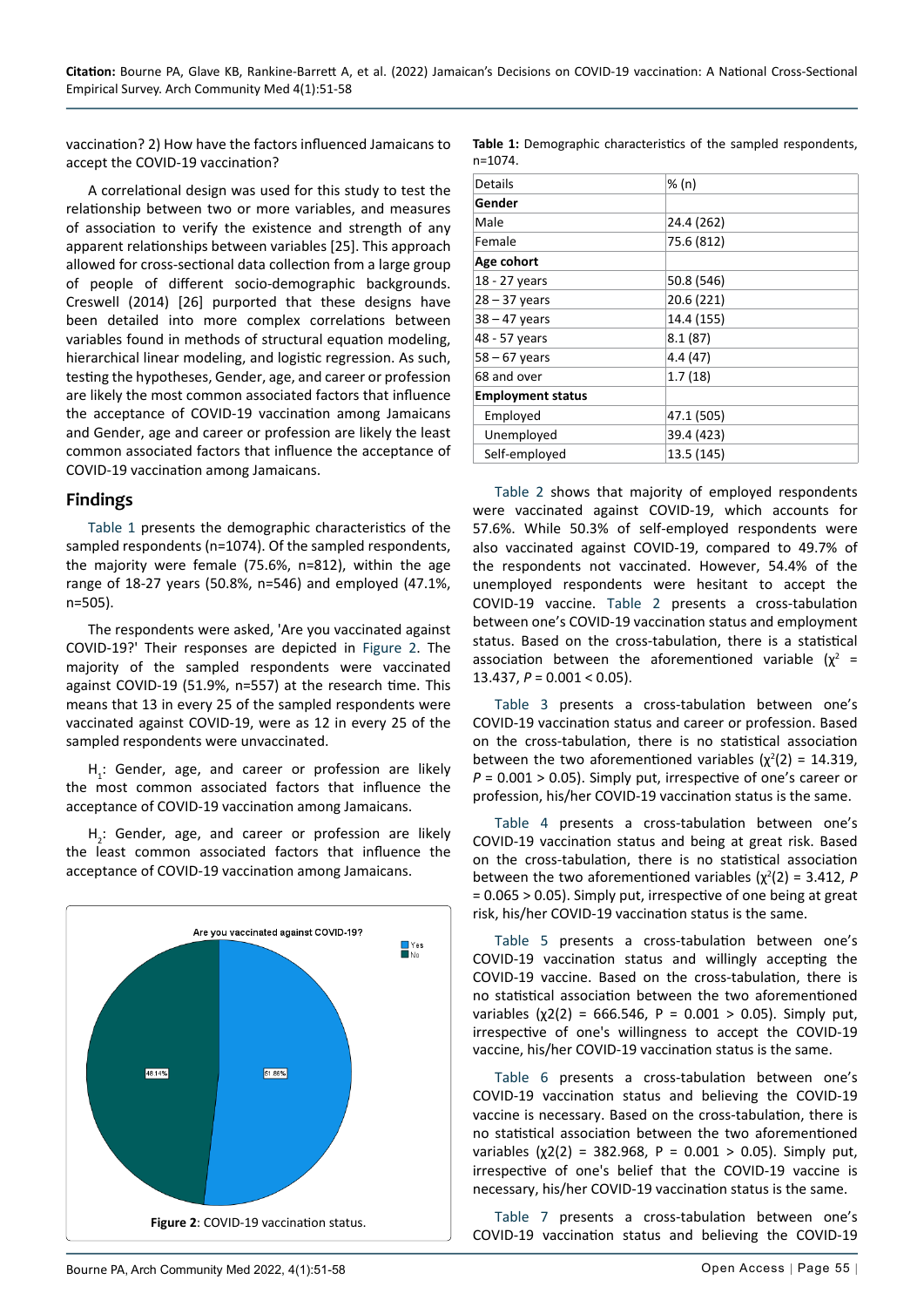| What is your employment status? |            |            |               |            |
|---------------------------------|------------|------------|---------------|------------|
| Are you vaccinated against      | Employed   | Unemployed | Self-employed | Total      |
| COVID-19?                       | n%         | $n\%$      | n%            | n%         |
| Yes                             | 57.6 (291) | 45.8 (193) | 50.3 (73)     | 51.9 (557) |
| <b>No</b>                       | 42.4 (214) | 54.4 (230) | 49.7 (72)     | 48.1 (516) |
| <b>Total</b>                    | 505        | 423        | 145           | 1073       |

<span id="page-5-0"></span>**Table 2:** A cross-tabulation of 'Are you vaccinated against COVID-19?' and 'What is your employment status?'

<span id="page-5-1"></span>**Table 3:** A cross-tabulation of 'Are you vaccinated against COVID-19?' and 'What is your career /profession?'

| What is your career /profession?'                                        |            |            |            |            |  |  |
|--------------------------------------------------------------------------|------------|------------|------------|------------|--|--|
| N/A<br>Are you vaccinated against<br>Essential<br>Non-essential<br>Total |            |            |            |            |  |  |
| COVID-19?                                                                | % (n)      | % (n)      | % (n)      | % (n)      |  |  |
| Yes                                                                      | 58.8 (253) | 48.7 (154) | 45.9 (150) | 51.9 (557) |  |  |
| <b>No</b>                                                                | 41.2 (177) | 51.3(152)  | 54.1 (177) | 48.1 (516) |  |  |
| 'Total                                                                   | 430        | 316        | 327        | 1073       |  |  |

<span id="page-5-2"></span>**Table 4:** A cross-tabulation of 'Are you vaccinated against COVID-19?' and 'Do you think you are at great risk for contracting COVID-19?'

| Do you think you are at great risk for contracting COVID-19? |            |            |            |  |  |  |
|--------------------------------------------------------------|------------|------------|------------|--|--|--|
| Are you vaccinated against<br>No<br>Total<br>Yes             |            |            |            |  |  |  |
| COVID-19?                                                    | % (n)      | % (n)      | % (n)      |  |  |  |
| Yes                                                          | 54.9 (477) | 49.2 (280) | 51.9 (557) |  |  |  |
| <b>No</b>                                                    | 45.1 (228) | 50.8 (289) | 48.1 (517) |  |  |  |
| Total                                                        | 505        | 569        | 1074       |  |  |  |

<span id="page-5-3"></span>**Table 5:** A cross-tabulation of 'Are you vaccinated against COVID-19?' and 'Did you willingly accept the COVID-19 vaccine?'

| Did you willingly accept the COVID-19 vaccine?          |            |            |            |            |  |  |
|---------------------------------------------------------|------------|------------|------------|------------|--|--|
| Are you vaccinated against<br>N/A<br>Total<br>Yes<br>No |            |            |            |            |  |  |
| COVID-19?                                               | $n\%$      | n%         | $n\%$      | n%         |  |  |
| Yes                                                     | 88.8 (502) | 22.1 (38)  | 5.0(17)    | 51.9(557)  |  |  |
| <b>No</b>                                               | 11.2(63)   | 77.9 (134) | 95.0 (320) | 48.1 (517) |  |  |
| Total                                                   | 565        | 172        | 337        | 1074       |  |  |

<span id="page-5-4"></span>**Table 6:** A cross-tabulation of 'Are you vaccinated against COVID-19?' and 'Do you believe the COVID-19 vaccine is necessary for you?'

| Do you believe the COVID-19 vaccine is necessary for you? |            |            |            |  |  |
|-----------------------------------------------------------|------------|------------|------------|--|--|
| Are you vaccinated against<br>No<br>Total<br>Yes          |            |            |            |  |  |
| COVID-19                                                  | % (n)      | % (n)      | % (n)      |  |  |
| Yes                                                       | 74.2 (511) | 11.9(46)   | 51.9 (557) |  |  |
| <b>No</b>                                                 | 25.8 (178) | 88.1 (339) | 48.1 (517) |  |  |
| Total                                                     | 689        | 385        | 1074       |  |  |

<span id="page-5-5"></span>**Table 7:** A cross-tabulation of 'Are you vaccinated against COVID-19?' and 'Do you believe COVID-19 vaccine is safe?'

| Do you believe COVID-19 vaccine is safe?                         |            |           |            |            |  |  |
|------------------------------------------------------------------|------------|-----------|------------|------------|--|--|
| Are you vaccinated against<br>I don't know<br>Yes<br>Total<br>No |            |           |            |            |  |  |
| COVID-19?                                                        | % (n)      | % (n)     | % (n)      | % (n)      |  |  |
| Yes                                                              | 85.7 (419) | 8.5(15)   | 30.1(123)  | 51.9 (557) |  |  |
| <b>No</b>                                                        | 14.3 (70)  | 91.5(162) | 69.9 (285) | 48.1 (517) |  |  |
| <b>Total</b>                                                     | 489        | 177       | 408        | 1074       |  |  |

<span id="page-5-6"></span>**Table 8:** A cross-tabulation of 'Are you vaccinated against COVID-19?' and 'Which COVID-19 vaccine are you more likely to take?'

| Which COVID-19 vaccine are you more likely to take? |                      |                 |                  |                                 |              |                |
|-----------------------------------------------------|----------------------|-----------------|------------------|---------------------------------|--------------|----------------|
| Are you vaccinated<br>against COVID-19?             | AstraZeneca<br>% (n) | Pfizer<br>% (n) | Moderna<br>% (n) | Johnson and<br>Johnson<br>% (n) | N/A<br>% (n) | Total<br>% (n) |
| Yes                                                 | 72.8 (236)           | 50.3 (257)      | 34.2 (13)        | 32.4(24)                        | 21.3(27)     | 51.9 (557)     |
| <b>No</b>                                           | 27.2 (88)            | 49.7 (254)      | 65.8(25)         | 67.6 (50)                       | 78.7 (100)   | 48.1 (517)     |
| Total                                               | 324                  | 511             | 38               | 74                              | 127          | 1074           |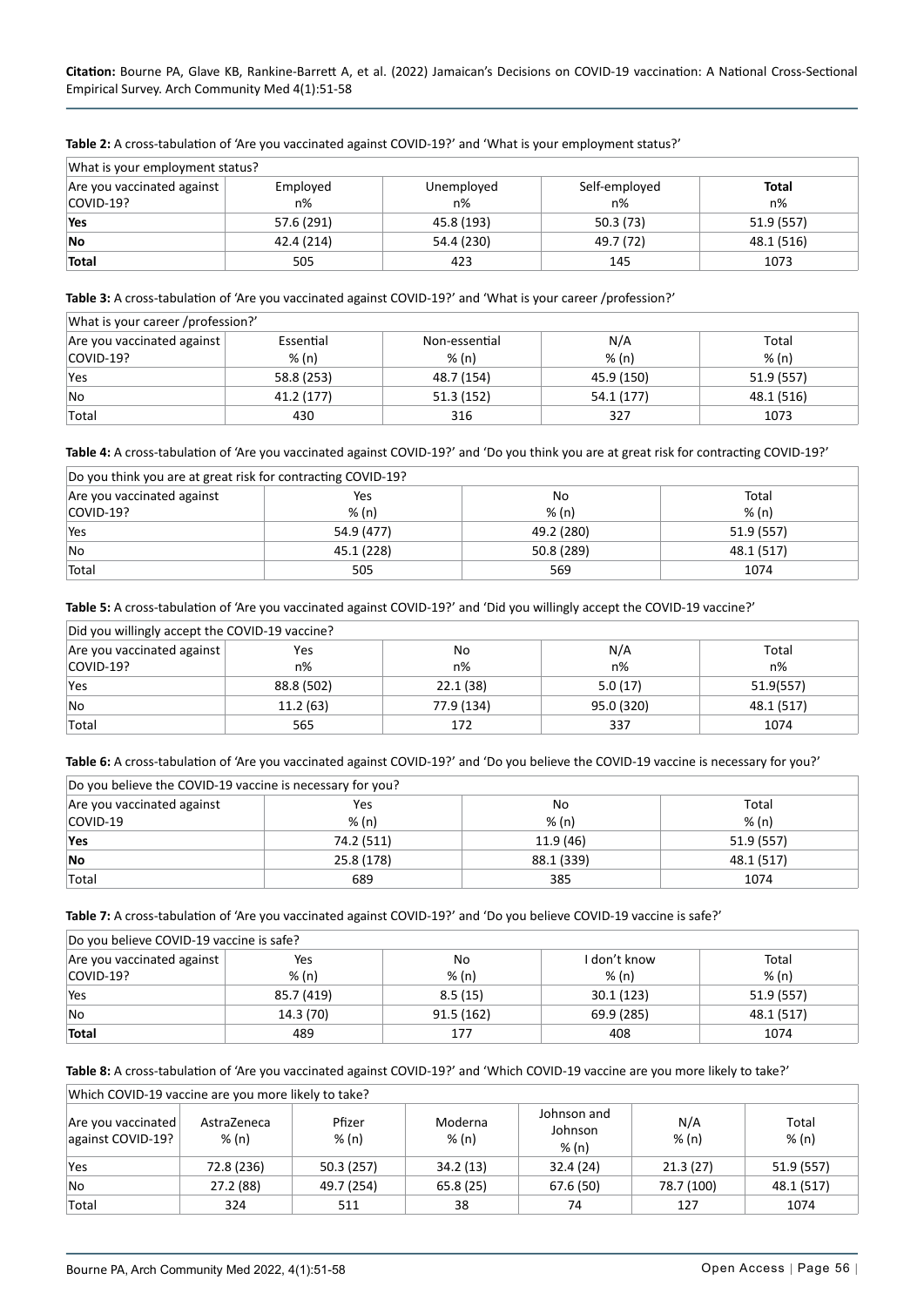vaccine is safe. Based on the cross-tabulation, there is no statistical association between the two aforementioned variables  $(\chi^2(2) = 434.603, P = 0.001 > 0.05)$ . Simply put, irrespective of one's belief that the COVID-19 vaccine is safe, his/her COVID-19 vaccination status is the same.

[Table 8](#page-5-6) presents a cross-tabulation between one's COVID-19 vaccination status and COVID-19 vaccine is more likely to be taken. Based on the cross-tabulation, there is no statistical association between the two aforementioned variables  $(\chi^2(2) = 121.186, P = 0.001 > 0.05)$ . Simply put, irrespective of one's decision of COVID-19 vaccine is more likely to be taken, his/her COVID-19 vaccination status is the same.

#### **Discussion**

COVID-19 is very contagious and has quickly spread around the world. Global vaccine development efforts have been accelerated in response to the devastating COVID-19 pandemic. Vaccination forms a critical pillar in the road to recovery from the COVID-19 pandemic. This study explores the factors influencing Jamaican's decisions to accept the COVID-19 vaccination and how the factors influenced Jamaicans to accept the COVID-19 vaccination. The research hypothesis states that gender, age, and career or profession are likely the least most common associated factors that influence the acceptance of COVID-19 vaccination among Jamaicans. The aforementioned variables were accepted through statistical analysis.The Health Belief Model provides some context for this work, and the discussion in this study is anchored by such a theoretical framework. Enrolled in this study were 1074 participants from Jamaica. A study of the latest Gallup COVID-19 tracking survey finds 36% of U.S. employees saying their employer is requiring all its workers without a medical exemption to be vaccinated against COVID-19 [27].

The current cross-sectional study reveals that only 51.9% of respondents were vaccinated against COVID-19 and 48.1% were not vaccinated. This highlights the statistics from COVID vax indicating that there have been approximately 1,165,557 vaccine doses administered for COVID-19 in Jamaica on December 13, 2021. That is about 39.2 doses per hundred people (~2.97 million). There are approximately 698,028 people vaccinated or 23.5% of the population vaccinated against COVID-19. Where as 18.2% (540,671) of the population have completed vaccination. In a recent study, reports have also emerged that some workers in the local tourism sector in Jamaica have been threatened that they will lose their jobs if they do not take the COVID-19 vaccine. [17] In yet another study it revealed that some employees are being fired while others are being placed on unpaid leave. Other employers are requesting unvaccinated workers to submit a weekly test and take other safety precautions. [21] With the majority of people returning to work after months of working from home, there are a growing number of jobs and sectors which are now requiring people to be fully vaccinated against COVID-19 [18].

Likewise, more than 500 persons had pre-registered to receive doses of the Pfizer or AstraZeneca vaccines at the

event held at the Red Stripe Brewery. Participating entities were Red Stripe, Pepsi-Cola Jamaica, Celebration Brands Limited, Jamaica Biscuit Company and Massy Distributors. "However, vaccination is nothing new to us. It helps to build our immune system, so everybody should just get it," said the Red Stripe employee [24]. Human Resource Manager at Jamaica Biscuit Company, Sharon Laidlaw, told JIS News that 70 of the company's team members registered for the vaccination blitz [24]. The results from this study seem consistent with previous research on similar topics. Cross postulated that Frontline staff may complicate what could be a nightmare for the Government as doctors, nurses, porters, guards, and others in the hospital and health center network interact with patients and present the greatest threat as transmitters or victims of a viral outbreak [20].

[Table 2](#page-5-0) shows that the majority of employed respondents were vaccinated against COVID-19, which accounts for 57.6%. While 50.3% of self-employed respondents were also vaccinated against COVID-19. Comparatively, persons who are employed and self-employed in Jamaica are more likely to accept the COVID-19 vaccine than those that are unemployed. However, the refusal of vaccination among the unemployed (45.6%) despite the availability of the vaccine are due to misinformation, conspiracy theories surrounding COVID-19 vaccines, the concern of vaccine side effects, and the need for more information about the COVID-19 vaccine. In the United States of America most workers hold strong opinions on vaccination requirements as employers communicate clearly and often with employees and help them understand how vaccinations will make for a safer workplace [27]. Prime Minister, the Most Hon. Andrew Holness, is encouraging businesses to dialogue with workers to obtain vaccine acceptance before deciding to embark on a mandatory exercise. This will help in creating greater awareness about the safety and effectiveness of the vaccines and increasing COVID-19 acceptance and adherence. (Angus, 2021).

[Table 4](#page-5-2) did not reveal any statistical association between the respondents at risk for contracting COVID-19 and those not at risk for both vaccinated and unvaccinated  $(\chi^2(2) = 3.412)$ , *P* = 0.065 > 0.05). There was no statistical association between the respondents who were vaccinated against COVID -19 and those who were willing to accept the COVID-19 vaccine  $(\chi2(2) = 666.546, P = 0.001 > 0.05)$  as depicted in [Table 5](#page-5-3). There was no statistical association between the respondents who were vaccinated and those who believe the COVID- 19 vaccine is necessary ( $χ2(2) = 382.968$ , P = 0.001 > 0.05) and also those who believe COVID -19 is safe  $(\chi^2(2) = 434.603, P)$ = 0.001 > 0.05). As much as the majority of the vaccinated against COVID-19 are more likely to take AstraZeneca (72.8%), there was no statistical association between the two aforementioned variables  $(\chi^2(2) = 121.186, P = 0.001 > 0.05)$ .

## **Conclusion**

The study findings concluded that the current study has shown that multiple factors contributed to Jamaicans' decision to accept the COVID-19 vaccination; while employment status is one of them, it accounts for a majority percentage of their decision. With the new insight this research has given, it is